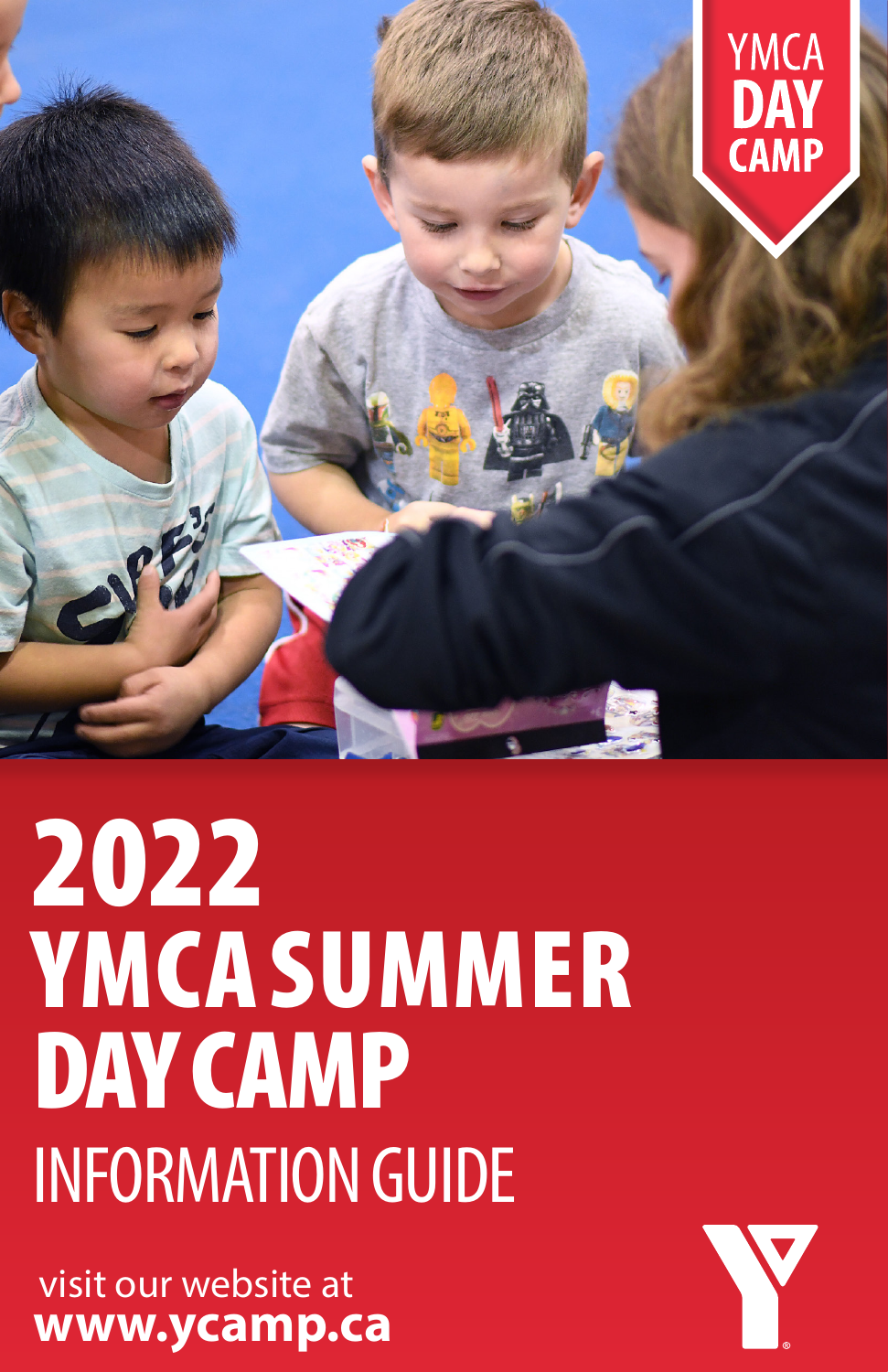# Dear YMCA Day Camp Family

Thank you for choosing YMCA Day Camp for your child's summer camp adventures. To help you and your camper prepare for their summer camp experience please read through this information carefully. Our day camp curriculum is based on the principals of YMCA Canada's Healthy Child Development. This is an intentional approach to developmentally appropriate programming; it's the basis of how we help your child grow the YMCA way. If you or your camper(s) have any questions about the upcoming summer, we encourage you to give us a call.

# Table of Contents

| Programming Expectations  4               |  |
|-------------------------------------------|--|
| Talking to Your Child's Camp Counsellor 5 |  |
|                                           |  |
|                                           |  |
|                                           |  |
|                                           |  |
|                                           |  |
|                                           |  |
|                                           |  |
|                                           |  |
| Camper Health and Wellbeing. 7            |  |
| Protecting our community 8                |  |
|                                           |  |
|                                           |  |
| Site Attendance Lines9                    |  |
| Weekly Registration Closure 9             |  |
|                                           |  |
|                                           |  |
|                                           |  |
|                                           |  |
|                                           |  |
| Follow the Day Camp Experience  10        |  |
| YMCA Community Starts Here 10             |  |
|                                           |  |
|                                           |  |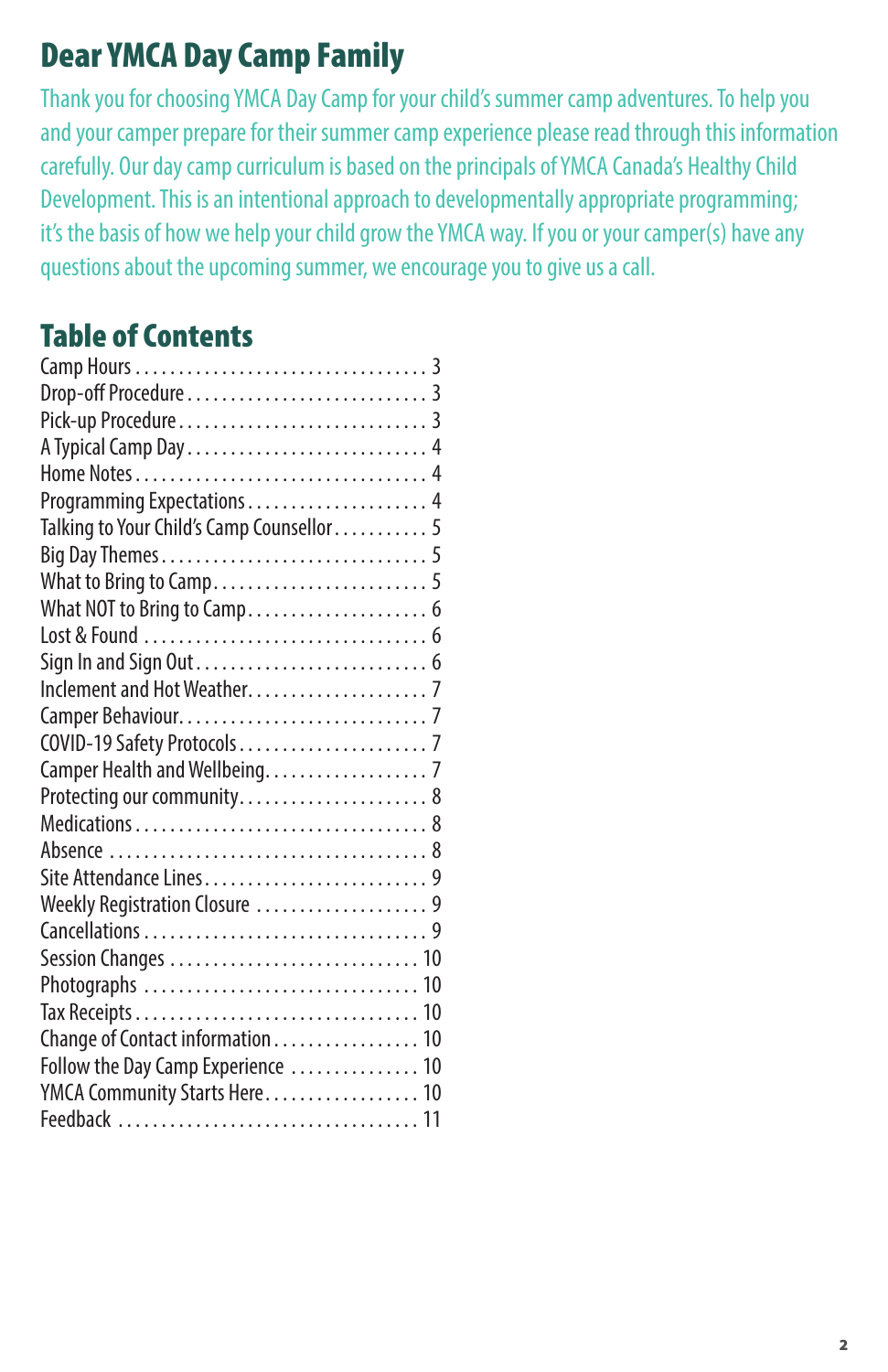# Camp Hours

The structured camp program operates between 8:30am and 4:30pm. Extended care is available from 7:30-8:30am and 4:30-5:30pm.

**Late Pick Up from Camp:** Families who are late picking up their child will be charged an additional \$15 per 15 minutes per late pick-up occurrence.

**IMPORTANT NOTE:** Only those indicated on the registration forms as authorized pick-up will be allowed to pick-up your child from camp. For your child's safety, no exceptions will be made to this rule. Authorized pick ups must be 16 years or older. **AUTHORIZED PICK-UPS WILL BE REQUIRED TO SHOW PHOTO ID EACH AND EVERY DAY.**

## Drop-Off Procedure

• Within 15 minutes of drop-off beginning, the Supervisor will be in place at their assigned curbside drop-off location.

#### **Sample Drop-Off and Pick-Up Schedule**

|                      | <b>DROP-OFF BEGINS</b> | <b>PICK-UP TIME CLOSES</b> |
|----------------------|------------------------|----------------------------|
| <b>Extended Care</b> | 7:30am                 | 5:30 <sub>pm</sub>         |
| <b>Regular Camp</b>  | 8:30am                 | 4:30 <sub>pm</sub>         |

#### Screening and Sign-In Procedure

- Vehicles will pull up to Curbside one-by-one, and the Supervisor will approach the driver's side window.
- The Coordinator may greet each family and ask parent/guardian to answer all questions on the Screening checklist. They will check off the appropriate boxes as questions are answered and will fill in the camper name and date.
- Once the camper is signed in, the camper will be escorted from their vehicle and taken to their camper group location.

## Pick-Up and Sign-Out Procedure

- Pick-up schedule will begin as per the Drop-Off and Pick-Up Schedule.
- The Supervisor will greet each family and they will ask the parent/guardian to produce identification.
- The Supervisor will verify that the parent/guardian is authorized to pick up the camper as per the information on their form and a "Runner" will bring each camper to the pick-up location.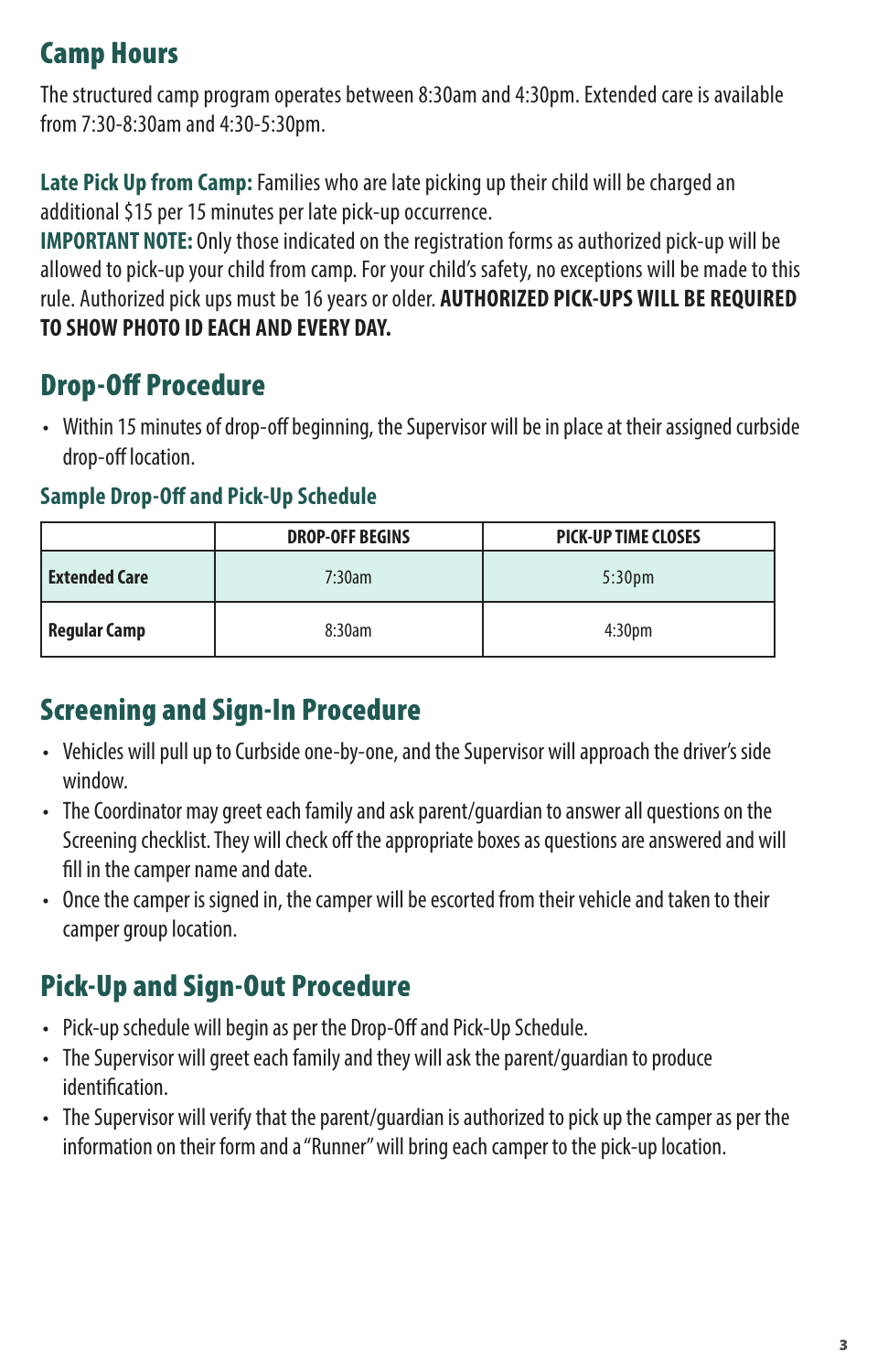## A Typical Camp Day

| <b>TYPICAL DAY AT CAMP</b> |                                                                              |  |  |  |
|----------------------------|------------------------------------------------------------------------------|--|--|--|
| 7:30am-8:30am              | Optional extended care                                                       |  |  |  |
| 8:30am-9:00am              | Camper drop-off                                                              |  |  |  |
| 9:00am-9:30am              | Opening circle and morning announcements                                     |  |  |  |
| 9:30am-12:00pm             | Camp fun! (craft, active games & circle activities)                          |  |  |  |
| 12:00pm-12:30pm            | Lunch time                                                                   |  |  |  |
| 12:30pm-3:30pm             | More camp fun!<br>(nature exploration, water activities & cooperative games) |  |  |  |
| $3:30$ pm-4:00pm           | Closing circle & core value beads                                            |  |  |  |
| 4:00pm-4:30pm              | Camper pick-up                                                               |  |  |  |
| $4:30$ pm $-5:30$ pm       | Optional extended care                                                       |  |  |  |

#### Home Notes

At the conclusion of the first day of camp, campers will bring home a more detailed outline of expected programming for the week. Programming may need to be altered in the event of inclement/hot weather, but it will give you an idea of what to expect. Some activities happen every day at certain YMCA branch camps that are outfitted for them (i.e., water activities). Some activities may only happen once during the week. We also remind campers about the Friday BIG DAY theme, so that you may start brainstorming costume ideas with your camper. It is important that your child knows what they are bringing to camp, and items are labelled as much as possible.

## Programming Expectations

YMCA Day Camp programming provides campers with a broad range of activity options. Our emphasis is on creating experiences for campers based on the principals of YMCA Canada's Healthy Child Development. YMCA Day Camp programming grows with your child, providing new activities or more challenging activities as a camper progresses through our day camps. Specific activities listed in the brochure are meant to give you and your camper an idea of what is available at a given day camp site and should not be considered a guarantee that they will participate in all those activities in a single day. Many of our activities are weather dependent. For example, nature hike is a program that will not occur during a thunderstorm or may need to be modified during excessively hot weather. Some activities may be affected by unforeseen circumstances, for example, mechanical failure. Our day camp sites will try to ensure that campers get to experience as many activities as possible as described in the brochure and on the website, but sometimes in order to ensure the overall safety and wellbeing of campers, it is not always possible. *Please talk to your camper's on site leadership team or Day Camp Counsellor for more specifics about daily programs.*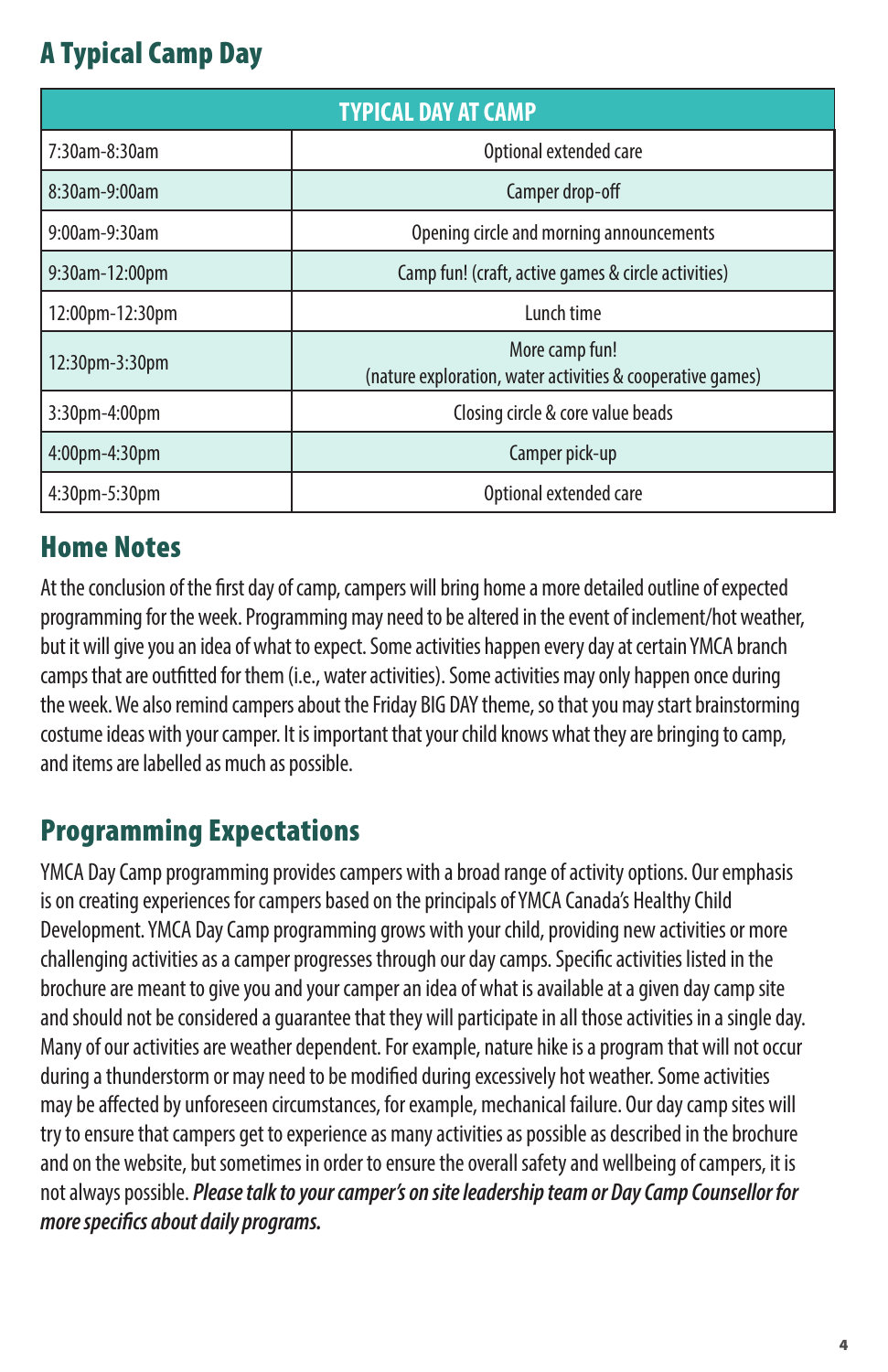## Talking to your child's day camp counsellor

While we encourage parent communication and are happy to speak with you about your child's day camp experience, you may not get an opportunity to meet your Counsellor face-to-face. If you do have any specific questions or concerns about your child's day camp experience, please speak to your day camp's Site Director and they will help you out.

# Big Day Themes

Every Friday at Day Camp is BIG DAY! This is a special day where everything revolves around a fun theme. Campers and staff are encouraged to dress up according to the BIG DAY theme; while costumes are not mandatory they do make the day more enjoyable. Simple ideas work well too, like a towel for a cape or swim goggles for a mask. Please remember to leave toy weapons at home. It's a really fun way to end the week and all our age sections join in the fun. All our sites celebrate the same BIG DAY theme at the same time!

#### **Take a look at our BIG DAY themes for 2022**

| <b>WK 1: July 4-8</b>   | <b>Carnival Week</b>  | <b>WK 6: August 8-12</b>                          | Pirate's Treasure |
|-------------------------|-----------------------|---------------------------------------------------|-------------------|
| <b>WK 2: July 11-15</b> | Superhero             | <b>WK 7: August 15-19</b>                         | Dino Dia          |
| <b>WK 3: July 18-22</b> | Detective Days        | <b>WK 8: August 22-26</b>                         | Out Of This World |
| <b>WK 4: July 25-29</b> | Animal Adventure      | <b>WK 9:</b> August 29-September 2 Y's Got Talent |                   |
| WK 5: August $2-5$ *    | <b>Happy Allidays</b> |                                                   |                   |

#### What to Bring to Camp

We expect your child to be responsible for everything they bring to camp. Your child's day camp Counsellor will certainly help their campers manage their belongings, but it is important that your child knows what they are bringing to camp. Keep in mind that your child will be very active, and camp can be rough on clothes. Try not to send campers in new or expensive clothing. Proper footwear is essential and we recommend running shoes. Camp continues rain or shine; please check the weather each morning to ensure your camper is properly prepared for the day.

#### Label Everything Your Child Brings To Camp

We suggest iron-on/stick-on labels or permanent marker for all items. Campers are expected to be responsible for their own belongings. Your camper should help you pack their backpack each day so that they know what is coming with them to camp. The YMCA of Southwestern Ontario cannot accept responsibility for clothing and/or equipment lost at camp or in transit.

#### Day Camp Packing List

- Appropriate clothing for weather conditions (jacket, rain gear, and rubber boots)
- Comfortable, closed-toe footwear (running shoes). **No flip-flops, Crocs or sandals, please!**
- Sun hat and sunscreen (waterproof minimum SPF 30)
- Swim suit and towel
- Refillable water bottle ESSENTIAL (metal or strong plastic)
- Insect repellent (Outdoor camps)
- Lunch, snacks and drinks (details below)
- Pack it all in a properly sized backpack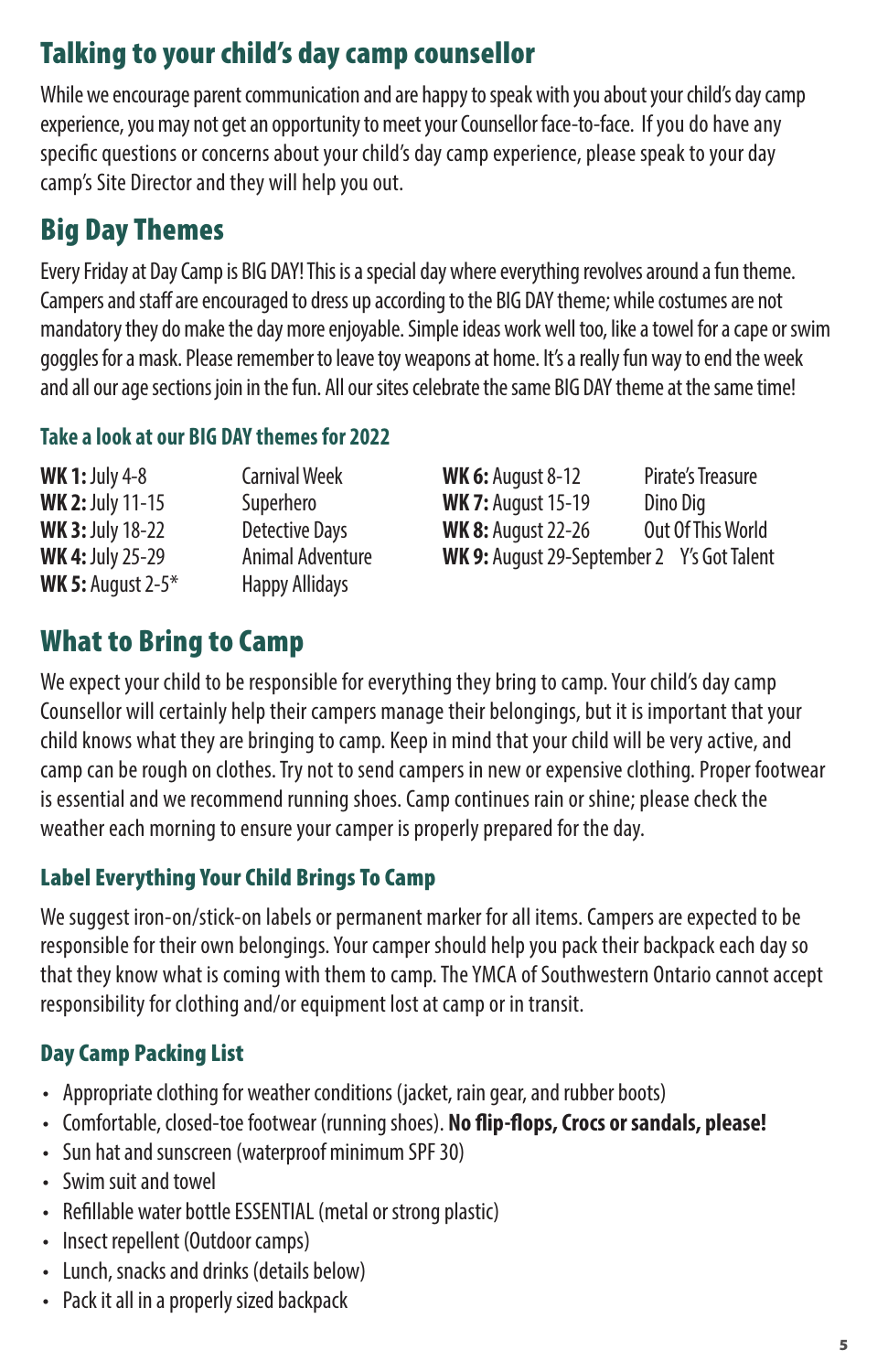#### Lunches

Your camper will be active for most of the day and may be hungrier than usual, so be sure to pack a large, nutritious lunch, 2 snacks, a drink, plus a refillable water bottle. In our ongoing efforts to respect the environment try packing your camper's food and drinks in clearly labeled, reusable containers. We recommend that you send lunches in an insulated lunch bag with an ice pack to keep them cool during the day. You can also try freezing water bottles and juice boxes the night before camp. YMCA Day Camp does not provide lunch or snacks and we strive to be nut-free. There are lots of websites that can provide you with lunch ideas. Feel free to share on our Facebook page any links to great sites that you have found. **Please be respectful of campers with severe life threatening allergies, and keep peanut butter and other nut products at home.**

#### Recommended snacks:

Fruit, pretzels, granola bar (peanut free), cheese and crackers, yogurt, drink boxes/ bottle of water.

#### Recommended lunch:

- Sandwiches (whole grain bread, meat, cheese) Fruit (apple, pear, orange, banana)
	-
- Vegetables (carrot, celery, cucumber)
- Drink boxes / bottle of water

Campers will not have access to a microwave or refrigerator at camp. Please do not send items that need to be heated up with your camper.

Campers will not have access to a food court. Do not send money with them with the expectation that they will purchase their lunch at camp. You must pack a bag lunch for your camper.

#### What NOT to Bring to Camp

PEANUT / NUT PRODUCTS, ipods/itouch, video games, knives, cell phones, matches, pets, personal toys, playing or trading cards. YMCA Day Camp will not be responsible for any lost, broken, or stolen items.

#### Lost & Found

All Lost & Found items will remain at the camp site until the end of the summer. Socks and underwear are not kept. Items will be stored at the camp site until the last week of camp. Items may be claimed by appointment between 9:00am and 4:00pm. All unclaimed items will be disposed of after this time.

# Sign in and Sign out

In order to ensure the safety of campers, we require all campers to be signed in and out each day by a parent or guardian 16 years of age or older. At sign in you will indicate who will be picking up your camper at the end of the day. Your child will only be released to those indicated as authorized to do so. **Photo ID will be checked each and every day**. Please make sure to notify the YMCA Camping Branch office of any changes to those authorized to pick up your child.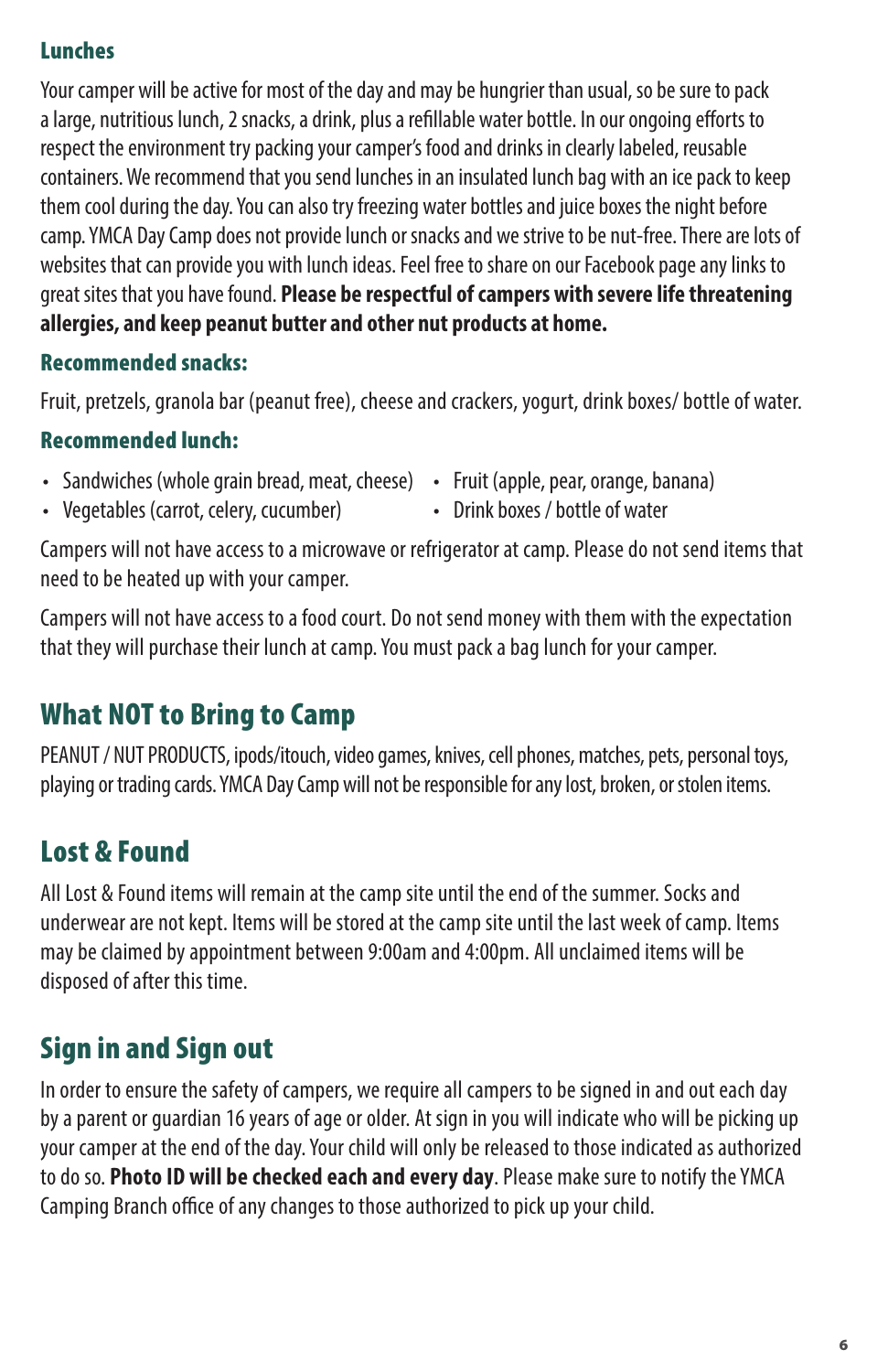#### Inclement and Hot Weather

Campers spend a considerable amount of time outside at all of our day camp sites. In the event of inclement weather, activities will be modified to ensure the safety of our campers. For YMCA branch camps this involves spending more time indoors. For our outdoor camps this involves moving activities into areas or cancelling some activities.

YMCA Day Camp staff will modify camp activities to accommodate for hot weather in order to ensure the health and safety of all participants. This will include frequent water breaks, water activities, less active games and the use of shaded and cooler areas of the camps. These precautions will allow all campers to enjoy a fun and safe camp experience, even on the hottest of days.

## Camper Behaviour

Please take a moment and review our behaviour expectations with your child.

At YMCA Day Camp, safety is of the utmost importance and our goal is to provide a caring, respectful and supportive environment for every individual, campers and staff alike. Our staff are trained and experienced in providing high quality care for our campers. If a situation arises in which a camper threatens the safety or well-being of another person or themselves, or diminishes the camp experience for others, we will make every effort to correct the behaviour. Parents/ guardians will be notified and if the behaviour continues the YMCA reserves the right to remove the camper from camp on a one day suspension. Should the behaviour continue upon the camper's return to camp, the YMCA reserves the right to remove the camper for the remainder of the camp session and/or future camp sessions. Should removal be required no refund will be granted.

In certain circumstances, a camper may be removed from the camp environment without warning if their behaviour jeopardizes the safety of campers or staff or where the camper is engaged in illegal activities. The YMCA will not be held responsible for any costs associated with a camper's dismissal and no refunds will be provided.

# COVID-19 Safety Protocols

- If someone begins exhibiting symptoms, they will be removed from their camper group and given a mask to wear. Families will be contacted to pick-up immediately.
- Campers showing symptoms of COVID -19 will be sent home with two rapid tests.
- Campers who do not wish to take a rapid test will need to remain at home for 5 days and possibly longer if symptoms are still present.
- Campers who produce two negative rapid tests can return to camp after 24 hours with improved symptoms or 48 hours if symptoms are gastrointestinal (i.e. vomiting or diarrhea).
- YMCA Day Camps will adhere to enhanced cleaning and strict disinfecting guidelines while operating programs.

# Camper Health and Wellbeing

Your child's safety is our first priority. All day camp staff are fully trained and certified in First Aid and CPR. In the event of a minor incident, YMCA staff will provide immediate appropriate care. All day camp Counsellors carry a basic First Aid Kit with them at all times during the camp day. Each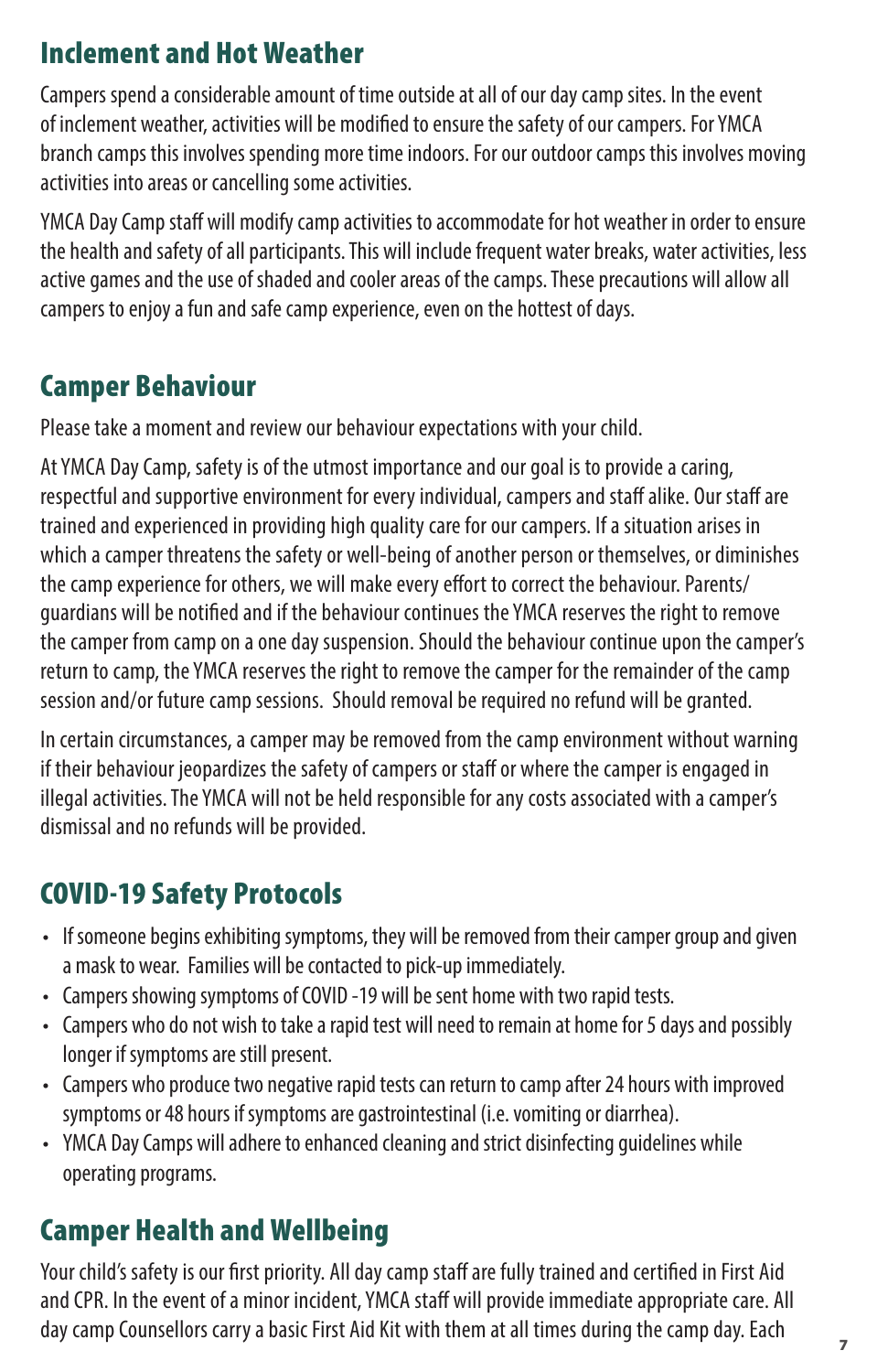Day Camp site has a quiet rest area where your child can rest if they become ill.

In the event that your child needs medical attention apart from minor injuries, we will ensure immediate, staff-accompanied transportation to the nearest hospital. If the situation warrants, we will call an ambulance. We will make every effort to contact you or your designated authorized/emergency contact(s), and will stay with your child until you arrive. Please note you will be billed for any additional costs.

We also expect that all campers are toilet trained prior to attending day camp.

# Protecting our Community

The safety and well-being of our campers, their families, and our staff team is our number one priority. In order to protect our community, our YMCA Day Camps have implemented a number of new practices to help prevent the spread of COVID-19 that all day campers and their families will be required to follow. If you have any questions or concerns about these additional protective practices please get in touch with us at 519-453-8858.

# **Medications**

If you are sending medications to camp with your child, they must be in their original package, clearly labeled with both the child's name and the instructions for use. YMCA staff will collect any medication from campers each morning and hand them in to the office for secure storage and distribution to your child. Medications that require immediate use, such as an asthma inhaler or Epi-pen, will remain with the child or the day camp Counsellor. Parents must complete a Medication Administraton Form.

## Absence

If your child is going to be absent from camp, please call your child's camp site directly and report the absence to the Camp Supervisor in advance (see contact numbers below). If it is an unforeseen absence, please call your child's camp site first thing that morning to again report the absence. If you are leaving a voice message to report the absence please be sure to give the full name of your camper and the specific camp program they are attending, as well as the details of the absence. If a camper is not present at morning attendance and no absence has been called in, YMCA staff will begin calling the contacts listed on your camper's registration to ensure you are aware of this absence.

Families receiving financial assistance through their municipality should confirm with their case worker the number of eligible absent days available to you for the summer. Should you exceed those number of absent days, you will be responsible for full cost of the non-assisted rate for the days in which your child is registered but not present nor cancelled prior to the regular registration closure deadline. In order to avoid being charged for the exceeded absent days, you must give the YMCA Financial Assistance Administrator notification of withdrawal from any day camp program by the regular registration closure deadline of noon 6 days prior to the program start date by email.

Please review your agreement with your city or municipality to ensure your understand their policies regarding total number of absent days allowed for registered programming.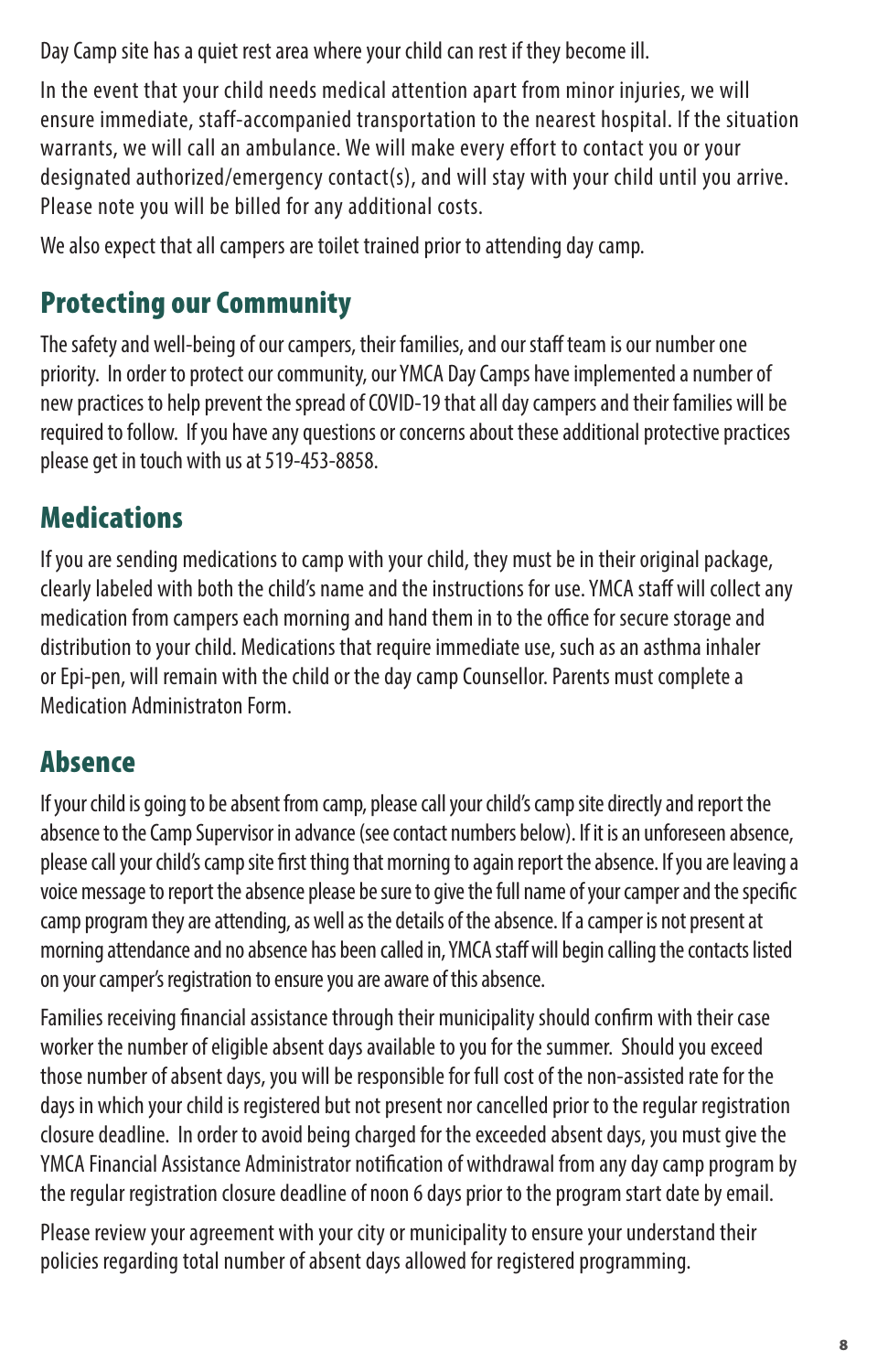#### Site Attendance Lines

| <b>Bob Hayward YMCA Day Camp</b>            | 519-451-2395                  |
|---------------------------------------------|-------------------------------|
| StarTech.com (Bostwick) YMCA Day Camp       | 519-907-3300                  |
| <b>Brights Grove YMCA Day Camp</b>          | 519-336-9622                  |
| Camp Saredaca Outdoor Centre                | 519-336-9622                  |
| Centre Branch YMCA Day Camp                 | 519-667-3300                  |
| Chatham YMCA Day Camp                       | 519-360-9622                  |
| Central Huron YMCA Day Camp                 | 519-482-3655                  |
| Fanshawe Conservation Area Day Camp         | 519-455-3135                  |
| Goderich YMCA Day Camp                      | 519-524-2125                  |
| Lambton Shores YMCA Day Camp                | 519-786-9622                  |
| Middlesex Centre YMCA Day Camp              | 519-601-7033                  |
| North Middlesex Day Camp                    | 519-459-9622                  |
| Petrolia Day Camp YMCA Day Camp             | 519-882-2232                  |
| Sarnia - Jerry McCaw Family Centre Day Camp | 519-336-9622, option 0, x 245 |
| Sarnia - YMCA Learning and Career Centre    | 519-381-2430                  |
| <b>Strathroy YMCA Day Camp</b>              | 519-245-6075                  |
| St. Thomas YMCA Day Camp                    | 519-631-2418                  |
| <b>Stoney Creek YMCA Day Camp</b>           | 519-667-4400                  |
| <b>Woodstock YMCA Day Camp</b>              | 519-539-6181                  |
| <b>Wortley YMCA Day Camp</b>                | 519-453-8858                  |
|                                             |                               |

If at any time you are unsure who to contact at the above numbers please contact the Camping Branch Administration at daycamp@swo.ymca.ca or 519-453-8858.

## Weekly Registration Closure

If your child(ren) had a really great week at camp and want to attend another week, please ensure that registration happens before Thursday at noon prior to the start of the following week of camp. This is when registration closes for the upcoming session.

## Cancellations/Withdrawal Policy

All cancellation requests must be submitted by email directly to the Camping Branch Office at daycamp@swo.ymca.ca with subject line "Withdrawal Request" followed by your camper's first and last name. Cancellation requests received prior to 6 business days before start of the affected camp session will receive a refund less the \$50 non-refundable deposit. Any cancellation requests received less than 6 business days prior to the affected camp session or during a camp session will not qualify for a refund. A doctor's note is required for cancellations due to medical reasons or if you cancel due to signs of COVID-19. Refunds may take 2 to 3 weeks to process.

**The YMCA reserves the right to cancel any program where registration numbers are not adequate to run an effective program. If a camper does not pass the COVID-19 screening they will not be allowed to participate. Families will be notified at the weekly registration close. Options for a refund or transfer to another site will be discussed at that time.**

For further information please contact your local branch or the Camping Branch office in London.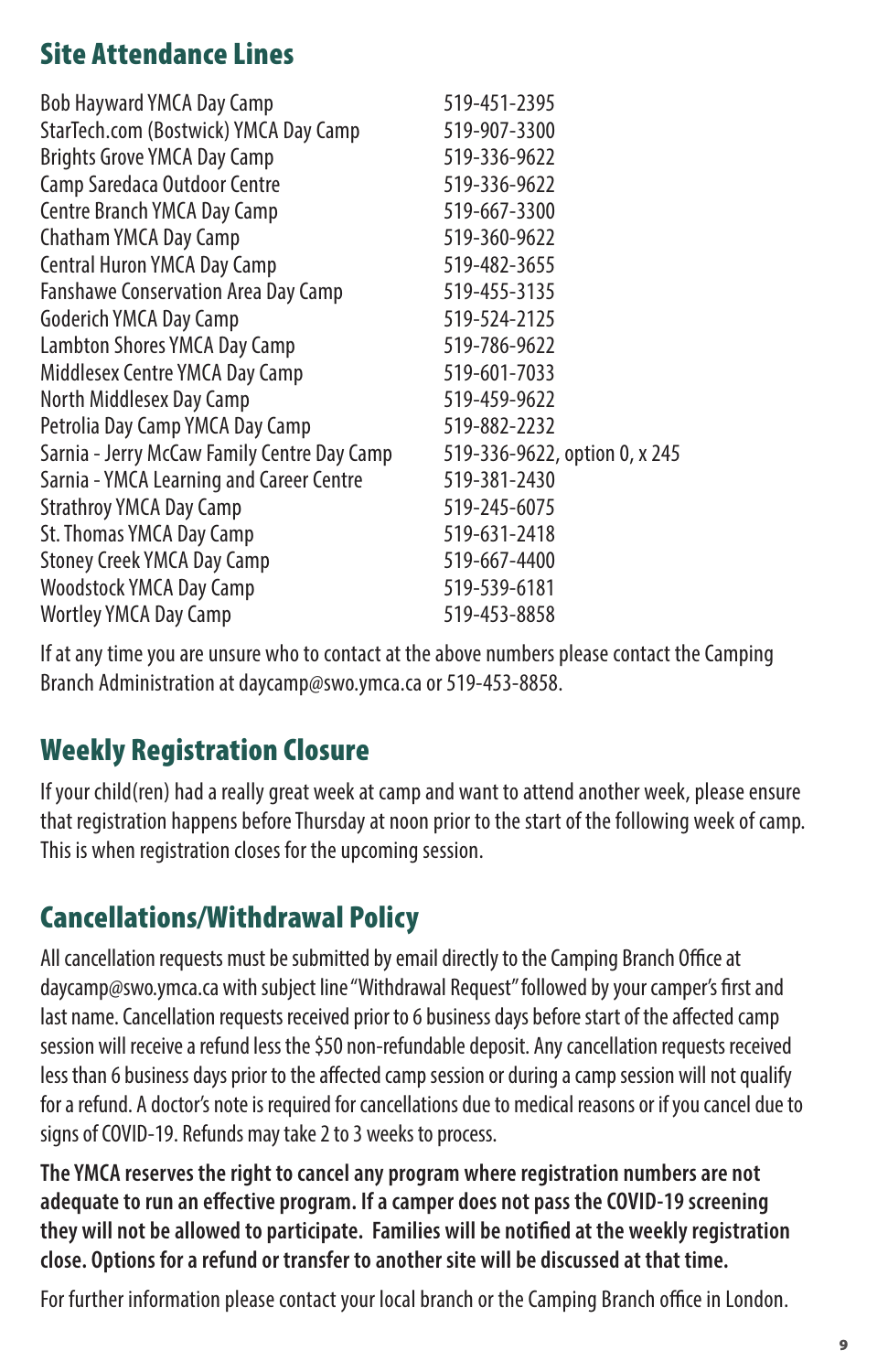## Session Changes

Changes to camp sessions (camp weeks) can be made by calling our Camping Branch office 519-453-8858 or at your local branch. All changes must be made at least six (6) business days in advance of the camp week. Due to limited spaces in certain programs at certain sites, change requests may not always be possible.

**IMPORTANT:** If you are receiving financial assistance, two weeks notice for all changes is required. **HOLIDAYS:** All day camps closed on Monday, August 1, 2022.

# Photographs

Photographs are taken continually throughout the camp season. Your child's photo may appear in publications produced by the YMCA of Southwestern Ontario. Should you wish your child's photo NOT be used, please contact the Camping Branch office prior to the start of your child's camp.

# Tax Receipts

For eligibility criteria, please check your tax return information package. Receipts are issued at the time of registration. Please keep the original receipts.

# Change of Contact Information

Please inform the Camping Branch office at 519-453-8858 if any of your contact information changes. It is important to us to maintain current phone, email, mailing address and emergency/authorized pickup information.

# Follow the Day Camp Experience

YMCA Day Camps is boldly embracing social media to help our families share their camper's experience. You can become connected by "liking" our Facebook group, search the name YMCA of Southwestern Ontario Day Camps.

## YMCA Community Starts Here

The YMCA is one of Canada's oldest and most diverse charities – since our beginnings in 1851, the YMCA continues to serve all ages, all backgrounds and abilities through all stages of life. The YMCA is for everyone. We believe that everyone should be able to participate in programs they need regardless of their ability to pay the full fee. To ensure affordable access, the YMCA offers financial assistance to those who would otherwise be unable to benefit from proven programs and services.

Learn more about YMCA Community Starts Here campaign at www.ymcaswo.ca/donate-now

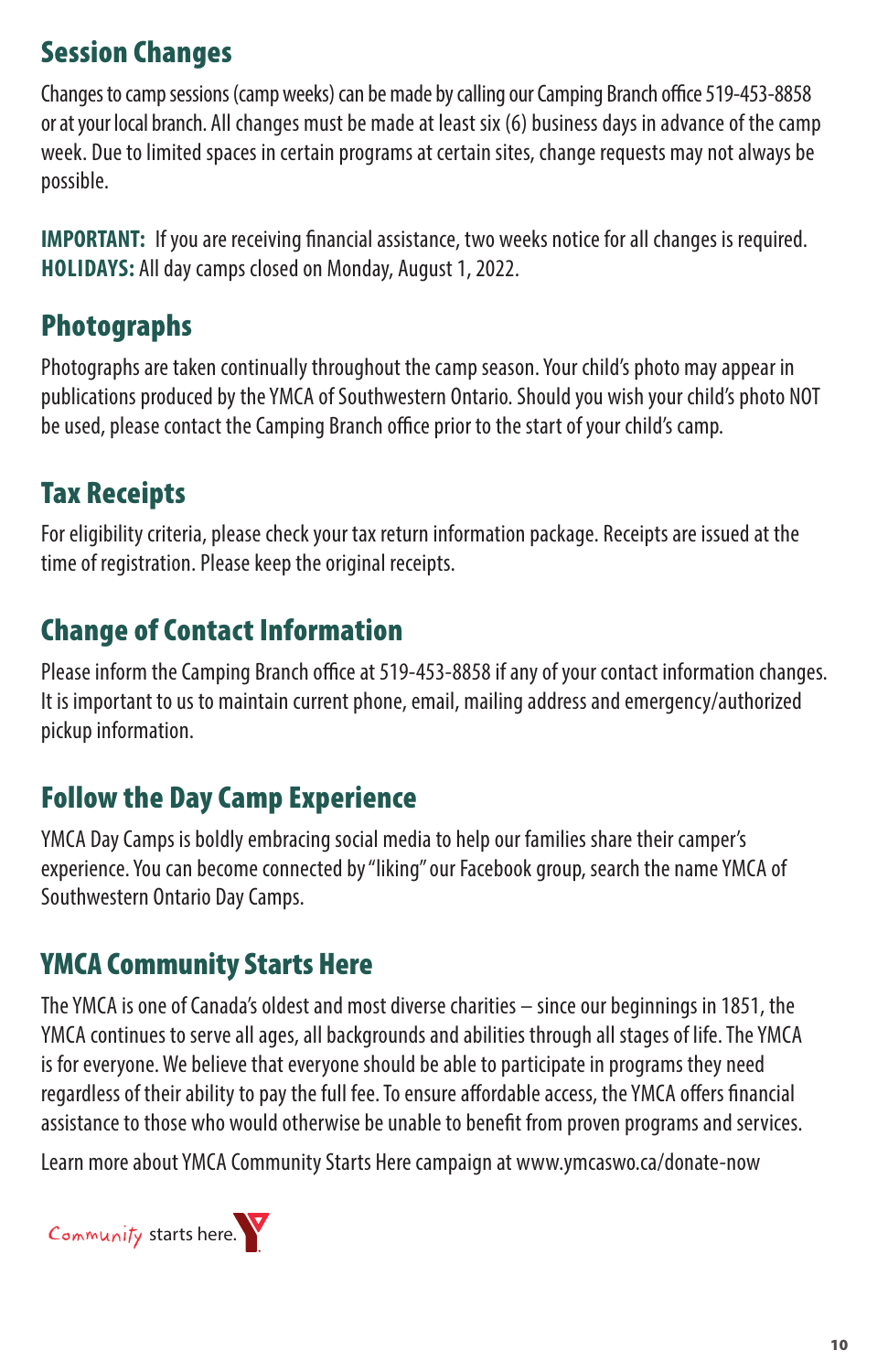## Feedback

We welcome your feedback on all aspects of our YMCA Day Camps. We participate in the national YMCA Canada parent satisfaction survey which will be given to you during the camp session. This survey is an important component of our quality assurance measurement and we encourage all families to participate for as many weeks as your camper is registered.

We welcome your feedback at any time.

Please direct your feedback about our day camps to daycamp@swo.ymca.ca.